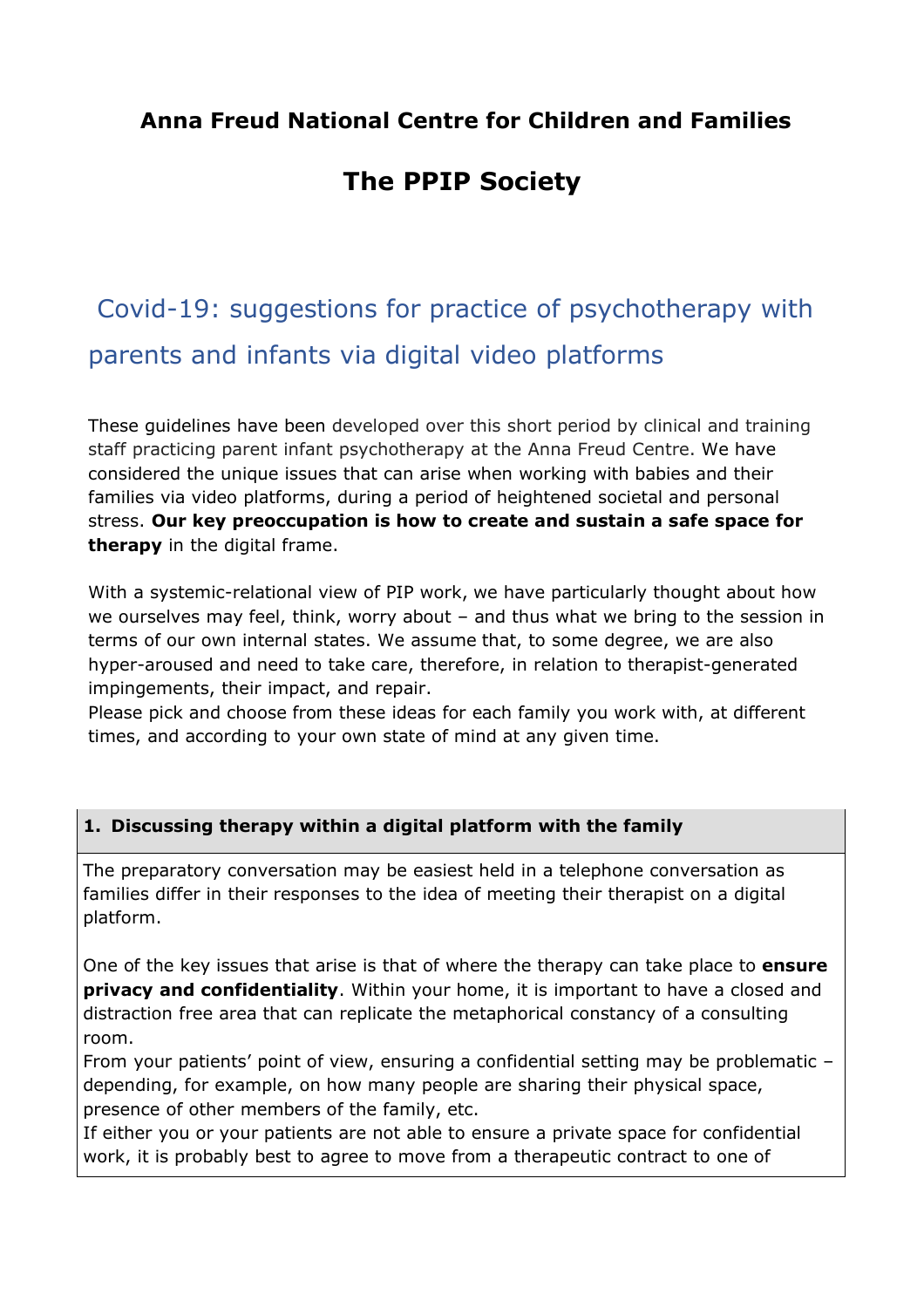supportive contact, if wanted by the family. This would be characterized by a 'checking in' and 'touching base' stance – to listen and support, perhaps by telephone.

It can be important to talk to the family about how the imagine they will feel with this new arrangement. Some patients may have very mixed feelings about allowing you as a 'cameraperson' into their residence – it can feel intrusive, shaming, dismembered. Others may have a lot of experience of using digital platforms e.g. to keep in contact with distant family, and feel relatively confident.

Give thought with the family to **what will best anchor you and them in a PIP state of mind**. For example, if you habitually sit with your patients on the floor, it be helpful to suggest this to the family so that even via the video you are all in your familiar positions and at the level of the baby. We have found that the babies may cause disruptions with the camera (indeed this may test the patience of the adults), but can also introduce opportunities for playfulness, exploration of stress triggers, boundary setting.

Familiarise yourself with operating the system you are using and suggest to the family that they do the same. This may ease some the anxiety about the 'something new' and 'will it work for me?'.

The following are further guidelines from the BPS which you may wish to adopt or adapt:

Before starting video therapy, discuss expectations with the parent/carer, and set up a specific therapeutic contract for video therapy. This could include reference to the following:

- Consideration of whether you can still work on the therapeutic goals you have previously agreed or whether these need adapting
- Agreement on where sessions could take place in the house
- Can this be the same place each session?
- Will the space be private from being overheard by others?
- Can we agree that nobody will be in the room if they are not involved in the therapy?
- If there is a TV, is it ok for that to be turned off?
- Discussion of how you would like to manage the situation if siblings or other family members unpredictably enter the room.
- Discussion of what you would like to do if the parent and/or baby/toddler/preschooler becomes distressed or the session has to be ended for an unplanned reason
- Discussion of how you would like to manage technical difficulties. This should include an alternative telephone number to contact the parent/carer if the video link does not work
- An understanding that the psychologist convenes the sessions, invites the parent and family to attend at a specified time, and that video contact between sessions will not be possible.
- An understanding that parents/carers must not record any part of the session.
- Clarification that any safeguarding concerns will be managed in the usual way; be mindful that video may reveal risks that might have been unknown before, including poor living conditions, behaviour of other family members etc.

When setting up appointments, send families a unique, secure hyperlink to activate each session, to avoid out of session contact.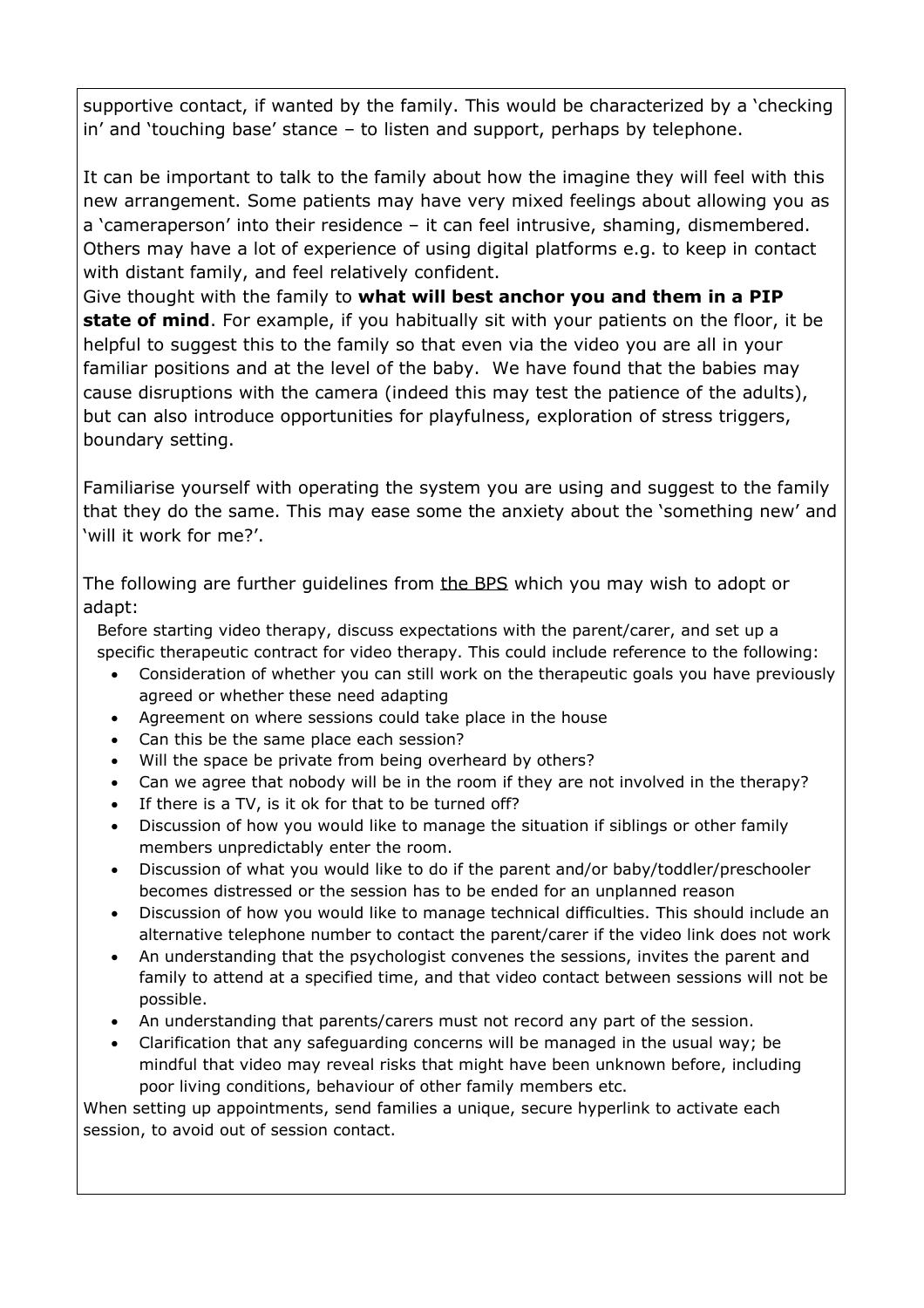### **2. Preparing yourself before each session**

We are all constantly exposed to distressing news, however deeply we choose to shut ourselves off from it. Furthermore, there are many primary issues with which we are confronted by Covid-19 – mortality, possible loss, out-of-controlledness, social vs personal responsibility, etc. It is not possible to empty ourselves entirely of these private worries before contact with our patients. However, each of us has resources and techniques to listen to ourselves, bear our emotions and anxieties, and steady ourselves within. We need to do this self-steadying before each session. You will know you are in a balanced state through your breathing, the muscular tension around you mouth, feeling relaxed in your shoulders.

If, however, you feel that your ability to calm your mind is slipping, for whatever reason, please do not hold a session. It may be possible to reschedule with the family and it may be time to focus on looking after yourself and getting support to do so.

## **3. Adapting clinical practice**

We are guided at this time, in this situation, by the question of how to best contribute to our patients' well-being as they get through their day/s. To this end, we have found that

- a) It is important to stay with the here and now of our patients' daily lives. Often this gives opportunity to mentalize experience – think about what happens in the course of their self-isolation with baby, give name and normalize affects where it is the case. We do not regard a flood of speech regarding the seemingly mundane as 'nonanalytic' or defensive in these circumstances.
- b) Pressure of speech on the part of the parent/s can make it difficult to access the baby in the session. We need to hold in mind how the baby may be experiencing the parent's anxieties and burdens and ease thinking about their baby into the parent's preoccupation.
- c) Digital working also complicates our ability to really include the baby in the moment through interactions and play. When the family and screen are on the floor the baby and therapist can see each other. Babies respond in various ways to a screen, but often seem to register our physical non-presence in an anxious way. Tracking the baby as much as possible will enable you to pick up expressions of interest in the baby which you can capitalize on to represent their inner world. When the family is not on the floor the baby may be physically absent from your screen and you may have to rely on mentalizing him/her with the parent.
- d) Within the session we need to think with the parents not only their upsets and fears but also how they rally themselves. This, in Anna Freudian terms, would be working with ego strengths – their coping abilities. For example, a parent describes being driven mad by a situation. It is not sufficient to explore how/why they got into that state – i.e. the triggers to the stress response, but also how they got *out* of that state of mind – i.e. more resilient aspects of their functioning.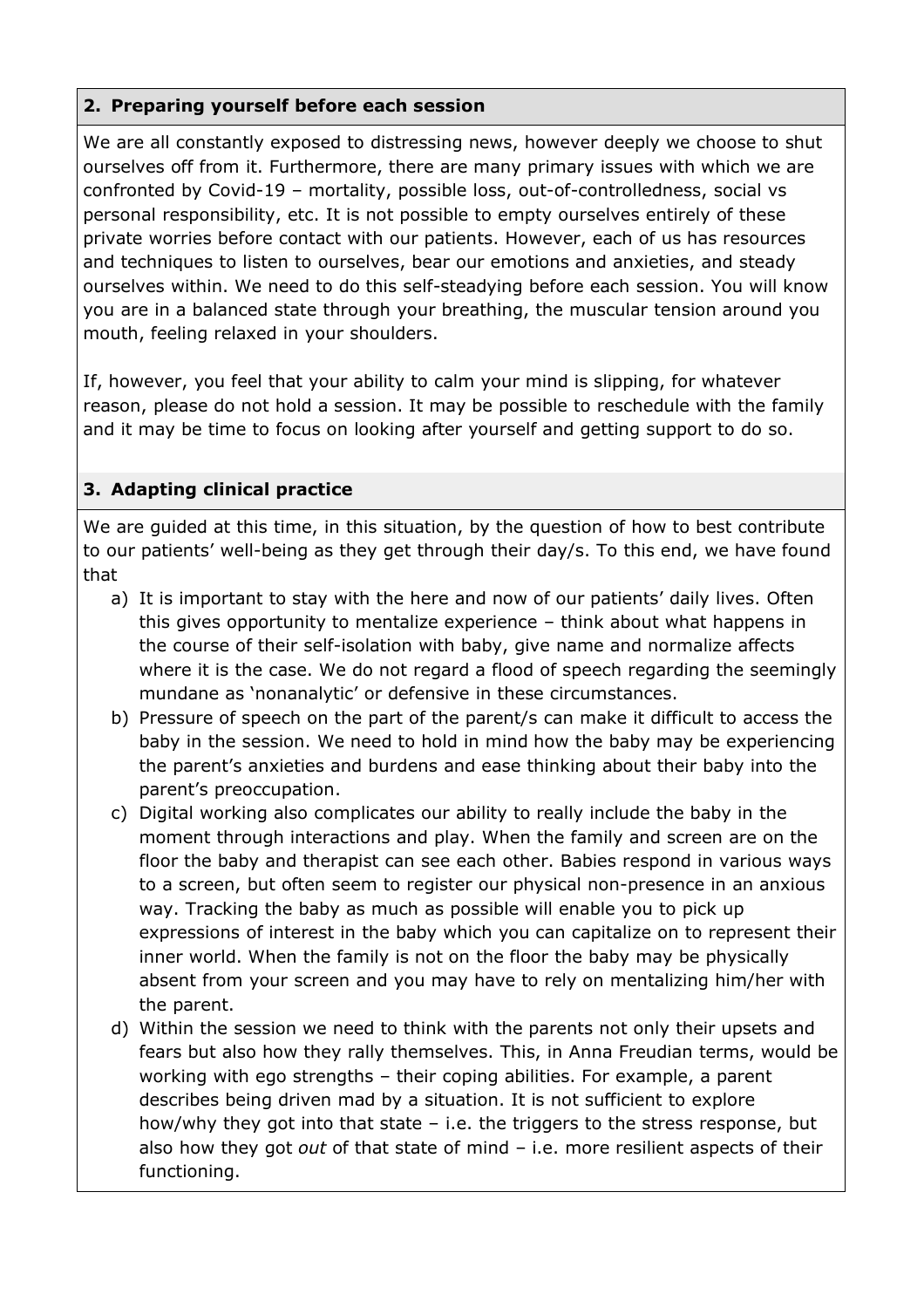e) We suggest refraining from therapeutic interventions that arouse anxiety and challenge our patient's coping mechanisms. It is important to remember that you are operating with reduced information about your patients' responses to your interventions. You are limited to the frame of the screen and miss many of the nonverbal cues that normally inform us about 'how' our intervention has been experienced by the other.

We quote from Gillian Isaacs Russell, Ph.D., NCPsyA On screen, the view of the face without the whole body is closer than in-person connection and distracting. It is two-dimensional. The loss of many subtle non-verbal cues means that we have to work so much harder to perceive the whole communication.

This is loss of a sense of presence, a core neuropsychological phenomenon stemming from an organism's capacity to locate itself in an external world according to the action it can do in it. For humans these actions specifically include the person's capacity--even potential capacity-- to interact with another person in a shared external environment. The sense of presence enables the nervous system to recognize that one is in an environment that is outside one's self and not just a product of one's inner world (i.e. being awake, not dreaming). Presence is not the same thing as emotional engagement, absorption or the degree of technological immersion. When communication via technology "works," it is because we have an illusion of this sense of presence. But the illusion cannot be consistently maintained. We lose the illusion of shared embodied presence when we have to narrow our focus and concentrate hard. That is why working with technology is so tiring. It is more difficult to get to those moments of evenlysuspended attention, reverie, relaxed communication.

f) Flexibility, in these circumstances, means going the extra mile in reaching out to a vulnerable baby and parents, and engaging with the network to ensure they receive professional support and containment to keep safe. It may also mean that if you 'meet' at a prearranged time, and the family is too much turmoil to engage, you call a short time later if you can, and hold the session then. Sometime a full session cannot be managed but a shorter holding meeting is helpful. Our approach is to use your clinical judgement to assess what the family can make use of at any point in time and work with that, even if it feels that the usual analytic frame is being somewhat flexed.

#### **Risk**

Stress inevitably increases overall risk in already vulnerable population and stressors are multiplying in families e.g. with the prolonged social isolation and increasing unemployment. We also need to be alert to covert issues, such as domestic violence or reliance on alcohol/substances, which may become more pervasive under stress

Assessing risk is more complicated for the therapist if not brought as a concern by the parent, whether about themselves or about their baby; again, this is because you are missing so many of the nonverbal cues to which you have access when physically together. As much as possible, these are now issues you may need to initiate conversation about and probe verbally. Contact with the network around the family has